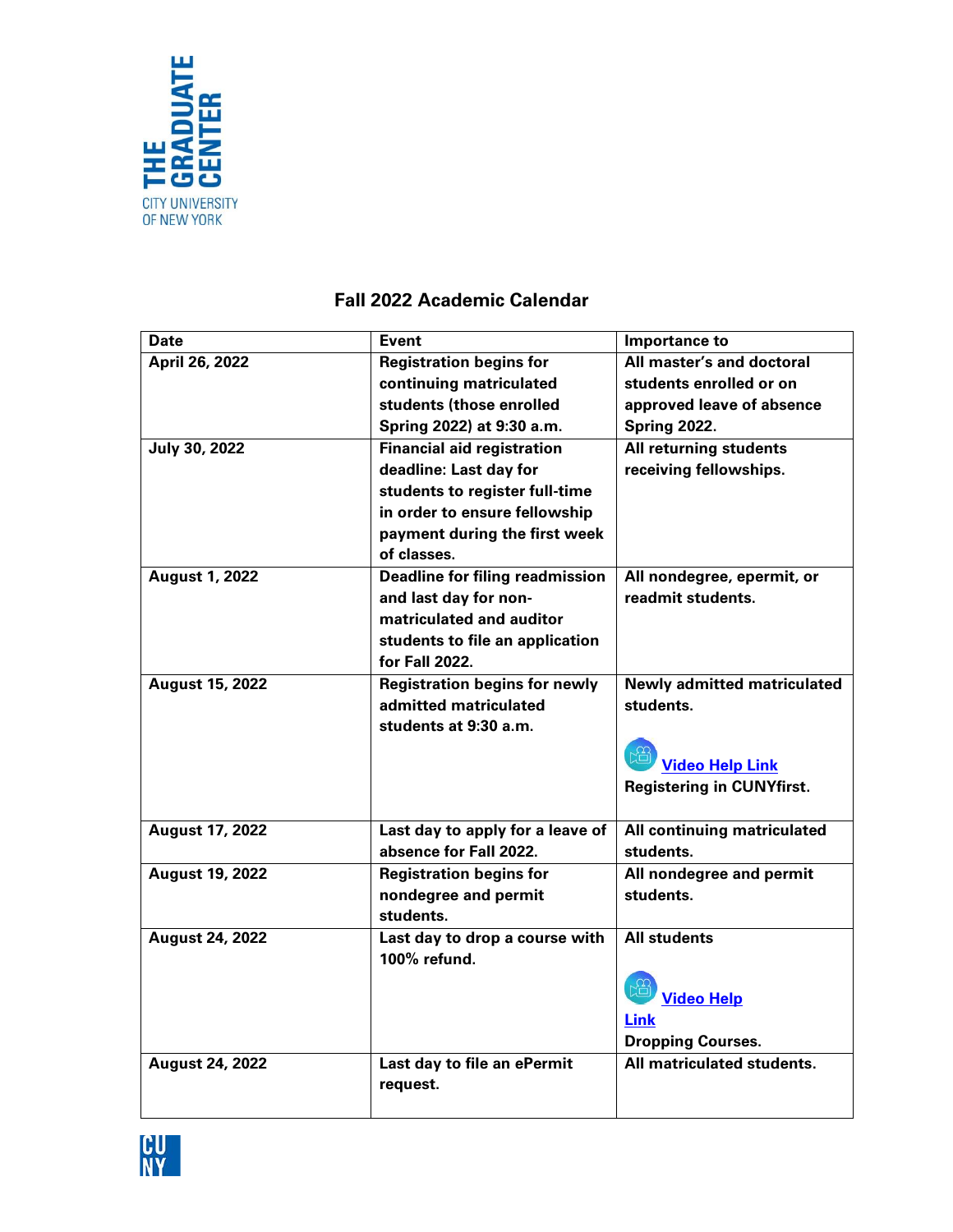| <b>August 25, 2022</b> | First day of the Fall 2022<br>semester.                                                                                                                                                                                          | All students.                                                                                                                                                                                          |
|------------------------|----------------------------------------------------------------------------------------------------------------------------------------------------------------------------------------------------------------------------------|--------------------------------------------------------------------------------------------------------------------------------------------------------------------------------------------------------|
| <b>August 25, 2022</b> | All students who register on<br>or after this day must pay<br>tuition and fees in full at that<br>time, including a \$25 late<br>registration fee.                                                                               | All late registrants.                                                                                                                                                                                  |
| <b>August 25, 2022</b> | <b>Students making adjustment</b><br>to an already existing<br>enrollment on or after this day<br>will be assessed an \$18<br>program adjustment fee.                                                                            | All students adding courses.                                                                                                                                                                           |
| <b>August 25, 2022</b> | 75% Refund Period begins.                                                                                                                                                                                                        | Level 2 and 3 students<br>dropping all courses. Level 1<br>students paying in-state<br>rates dropping below full-<br>time. All Level 1 students<br>paying out-of-state rates and<br>master's students. |
| <b>August 25, 2022</b> | Use the "SWAP" function<br>through September 1 when<br>adjusting your class schedule<br>(remember that there is an<br>\$18 adjustment fee for adding<br>and dropping) to avoid excess<br>tuition charges. "SWAP",<br>don't drop. | All master's students and<br>level 1 doctoral students and<br>nondegree students.<br><b>Video Help Link</b><br><b>Swapping in CUNYfirst.</b>                                                           |
| <b>August 31, 2022</b> | Last day to register for Fall<br>2022 courses without<br>permission.                                                                                                                                                             | All students.                                                                                                                                                                                          |
| August 31, 2022        | Last day to drop a course with<br>75% refund.                                                                                                                                                                                    | Level 2 and 3 students<br>dropping all courses. Level 1<br>students paying in-state<br>rates dropping below full-<br>time. All level 1 students<br>paying out-of-state rate and<br>master's students.  |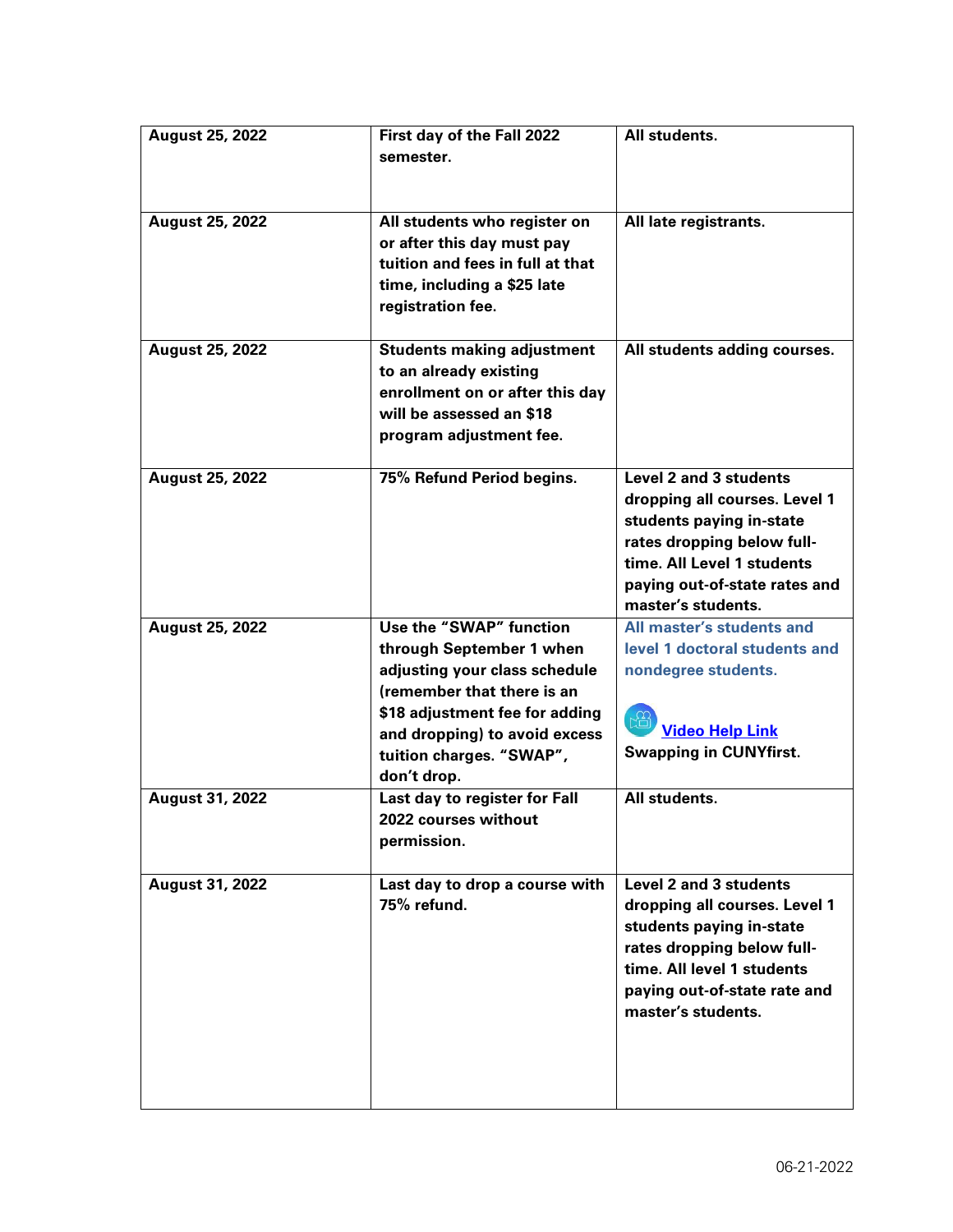| September 1, 2022          | 50% Refund Period begins.         | <b>Level 2 and 3 students</b> |
|----------------------------|-----------------------------------|-------------------------------|
|                            |                                   | dropping all courses. Level 1 |
|                            |                                   | students paying in-state      |
|                            |                                   | rates dropping below full-    |
|                            |                                   | time. All level 1 students    |
|                            |                                   | paying out-of-state rate and  |
|                            |                                   | master's students.            |
| <b>September 2-5, 2022</b> | No classes scheduled.             | All students.                 |
| September 5, 2022          | Labor Day observed. The           | <b>GC Community.</b>          |
|                            | <b>Graduate Center is closed.</b> |                               |
| September 7, 2022          | Last day to drop a course with    | Level 2 and 3 students        |
|                            | 50% refund.                       | dropping all courses. Level 1 |
|                            |                                   | students paying in-state      |
|                            |                                   | rates dropping below full-    |
|                            |                                   | time. All level 1 students    |
|                            |                                   | paying out-of-state rate and  |
|                            |                                   | master's students.            |
| September 8, 2022          | 25% Refund Period begins.         | Level 2 and 3 students        |
|                            |                                   | dropping all courses. Level 1 |
|                            |                                   | students paying in-state      |
|                            |                                   | rates dropping below full-    |
|                            |                                   | time. All level 1 students    |
|                            |                                   | paying out-of-state rate and  |
|                            |                                   | master's students.            |
| September 14, 2022         | Last day to drop a course with    | <b>Level 2 and 3 students</b> |
|                            | a 25% refund.                     | dropping all courses. Level 1 |
|                            |                                   | students paying in-state      |
|                            |                                   | rates dropping below full-    |
|                            |                                   | time. All level 1 students    |
|                            |                                   | paying out-of-state rate and  |
|                            |                                   | master's students.            |
| September 14, 2022         | Last day to drop a course         | All students.                 |
|                            | without a grade of "W"            |                               |
|                            | appearing on your transcript.     |                               |
|                            |                                   |                               |
|                            | Last day to add a course with     |                               |
|                            | special permission.               |                               |
| <b>September 14, 2022</b>  | Deadline for level changes.       | <b>Level 1 and 2 doctoral</b> |
|                            |                                   | students.                     |
| <b>September 15, 2022</b>  | Last day to deposit               | Level 3 and master's          |
|                            | dissertation or thesis for        | students.                     |
|                            | September 30th degree.            |                               |
| <b>September 15, 2022</b>  | A grade of "W" will be            | All students.                 |
|                            | assigned to students who          |                               |
|                            | officially withdraw from a        |                               |
|                            | course.                           |                               |
| September 26-27, 2022      | No classes scheduled.             | All students.                 |